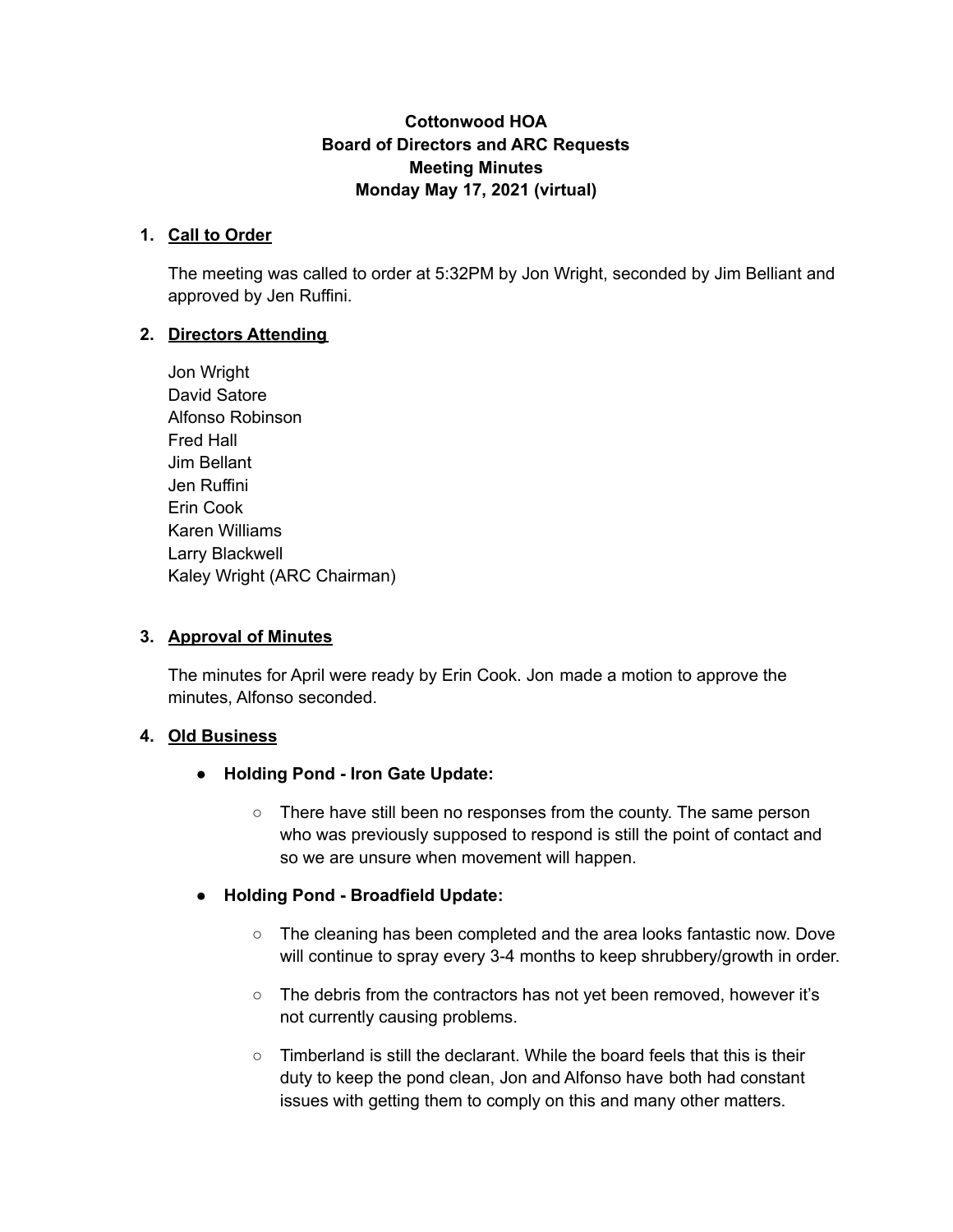- **● Back Gate, Fence, and Sign Update:**
	- **○** We're still trying to get Timberland to do the fence on the back gate. We've spoken to them multiple times about that alone since last month and it's an ongoing issue. Pressure is being applied where it needs to be, however there is no movement yet.

#### **● Mediacom Damages:**

- **○** Alfonso has done a great job dealing with this situation, but there is still an active conversation concerning one homeowner's situation.
- A thank you to Mr. Hiney for contacting Jon about the sludge dumped next to Jim's address. Jim followed up on it with both the state and Mediacom and that has now been resolved.

### **● Solicitation Signs:**

- **○** Signs were ordered, but there is still an ongoing problem with solicitors. We have been calling the sheriff's office as they come into the neighborhood.
- **○** Richard Dove will be installing the signs this week; one on the back gate and one on the front gate.

### **● AT&T Green Boxes:**

○ This is still an ongoing situation. AT&T has been notified and the process is pending. Waiting for them to resolve that, but we're staying on top of this.

### **● Enclosure of Front Gate Update:**

- Last meeting, the board decided we'd get more information on this and discuss it. Dave's been working on this.
- **○** After looking at samples and obtaining quotes, preference was discussed amongst the board however it was not unanimous. Best looking option is an aluminum fence, powder coated black. For all the posts and 40' of fence it comes to \$1139 plus the cost of cement to purchase the materials and install ourselves. Other quotes:
	- **1**, Obtained a quote from the same people who fixed the fence when we had it powder coated. The addition of a walk-up gate with a pin pad was \$6500; otherwise, \$3500 for no walk-up gate or pin pad.
	- **2**, We can do white vinyl to match what's facing Anderson for \$1156.51.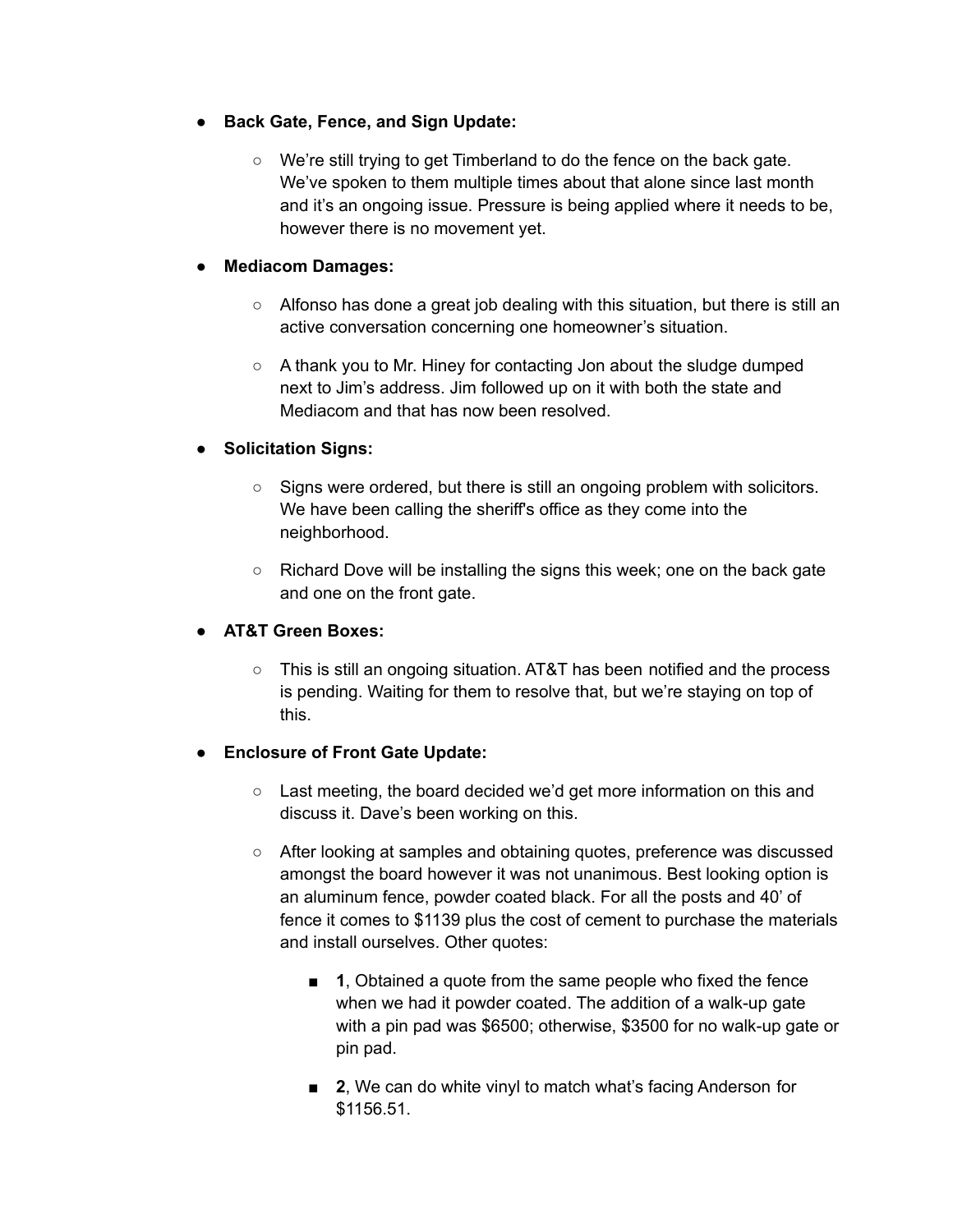- **Discussion:** Could we get Timberland to close it in, since we're supposed to be a gated community and they're doing the back gate already?
	- We can try and ask them but even though they're supposed to do the back gate, they're still dragging their feet and we've never discussed the front with them.
- **Discussion:** Let's determine if we really want it closed.
	- **Jim**: Closing or not is fine. If we close, continue the white vinyl without a walk through the gate. People can walk through the drive through gate instead.
	- **Jen:** Agree with Jim about to close/not close. If we close, black metal or white vinyl.
	- **Alfonso:** Close it in. Can we get black vinyl?
		- **Update:** They don't make a black vinyl due to heat.
	- **Erin**: I'm for closing it. White vinyl to match what we already have. The black aluminum is nicer but the cost difference is prohibitive.
	- **Karen:** I agree with Erin
- **Decision:** Hold off until we gather additional information for price matching with Lowes; original quotes were through Home Depot. Will try to see if a military discount applies.

### **● Lawn Maintenance – Pressure Washing update – Alfonso Robinson**

- All homeowners should make sure they pressure wash the culverts and the storm drains on their property. We appreciate the homeowners doing a good job on their yards in the last few weeks
	- Etheridge Property Management is looking at these things too when they go out, so it's good that we're doing it well. Etheridge will send letters to those that don't, as we have in the past.
- **● Sewer Drain on Grey Moss and Heatherton, update status – Kaley Wright**
	- **○** Contractor Bradley, who, per Timberland, originally installed the sewer drains. He determined that there were no broken pipes, no sediment. He's saying it's AT&T's issue. The one on Grey Moss is not due to AT&T though because that's been there for a while. We are reaching out to a second company to come look at it. Packing and sodding that area won't do anything if we don't fix the water problem underneath it.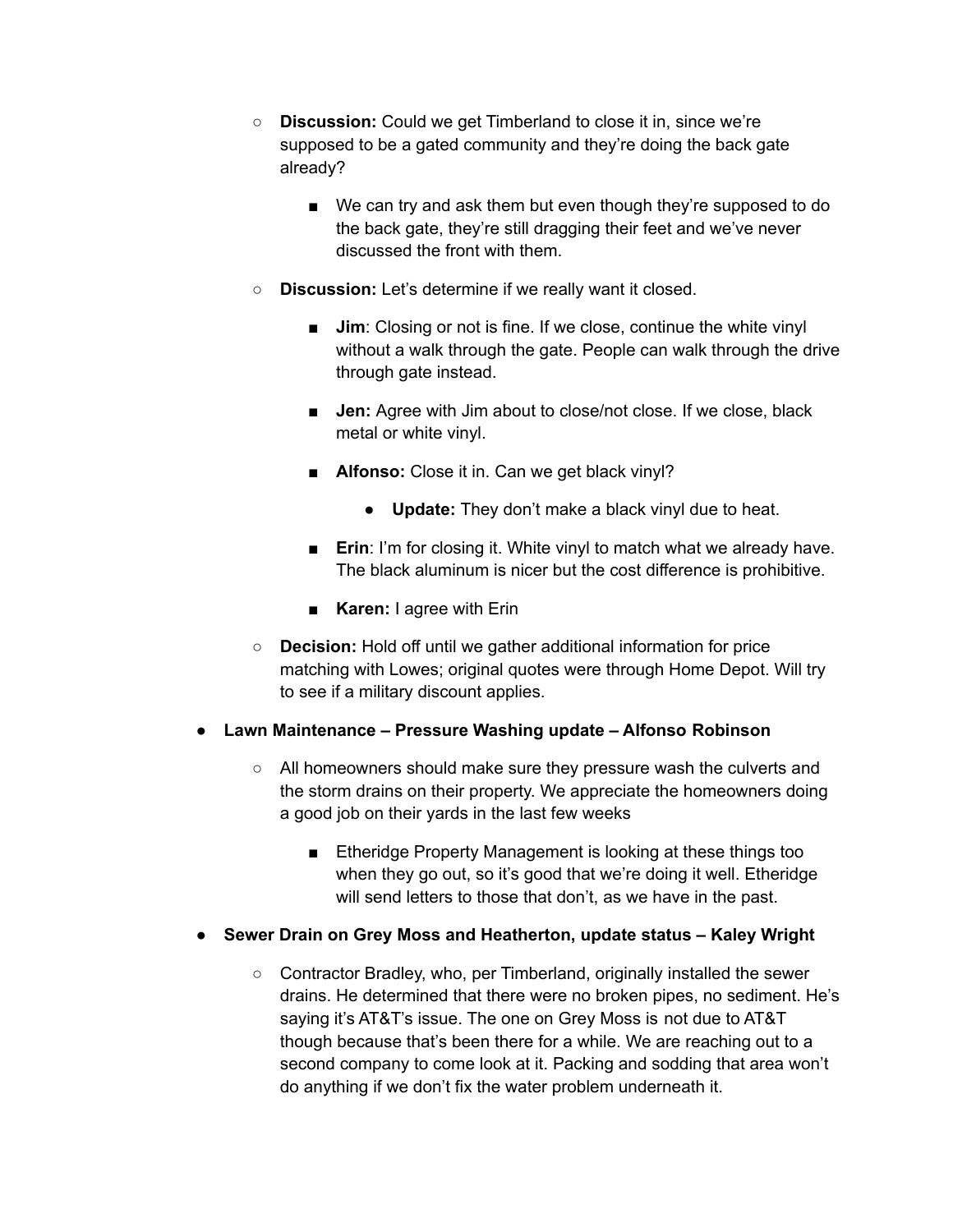- The water causing the issues could be AT&T if they busted a sprinkler head. For Grey Moss, he couldn't identify what caused it because while there is a sprinkler system right at the edge of the problem area, he doesn't think that's the sole cause of this.
- When he walked to the pond washed out, he was wondering if the water that comes through there is something that causes a suction that pulls the earth with it.
- County said it's private roads and they don't handle this issue. Etheridge sent out a maintenance guy, they said it was a Timberland issue. Timberland gave us the contractor who installed it, the contractor is saying that it could be AT&T. We reached out to Timberland after speaking with the contractor, but still haven't heard back yet. We also have contacted AT&T but haven't heard from them either.
- Jim will go down to the County's department and talk to someone about this as we do pay the same tax rates as those who aren't in private communities and we'd hope to get the same service they do.

# **● Pressure washing – Riley's Pressure Washing Company status**

- Etheridge contacted Riley's Pressure Washing for a quote of \$300 to do the Anderson fence, unanimous approval by all board members. Received a message on Friday saying that Riley's was behind schedule but should be coming soon. We've made contact with Leo from the company, waiting to hear back.
- **○ Update:** Pressure washing was completed on 2021-05-18.
- **● Construction sign status – Jim Belient**
	- Jim contacted Etheridge about this. Maintenance guy was sent out, couldn't find the signs. Then he was told 3x specifically where they were and he still couldn't find them. Jim will take them down.
- **● Cost of sodium solar lights vs LED lights status**
	- **○** This has been an ongoing discussion with Gulf Power. Left several messages with Doug Garner and we're still waiting for him to give us the promised breakdown.

### **5. New Business**

**● Elite Housing Management Update – Ally Smith**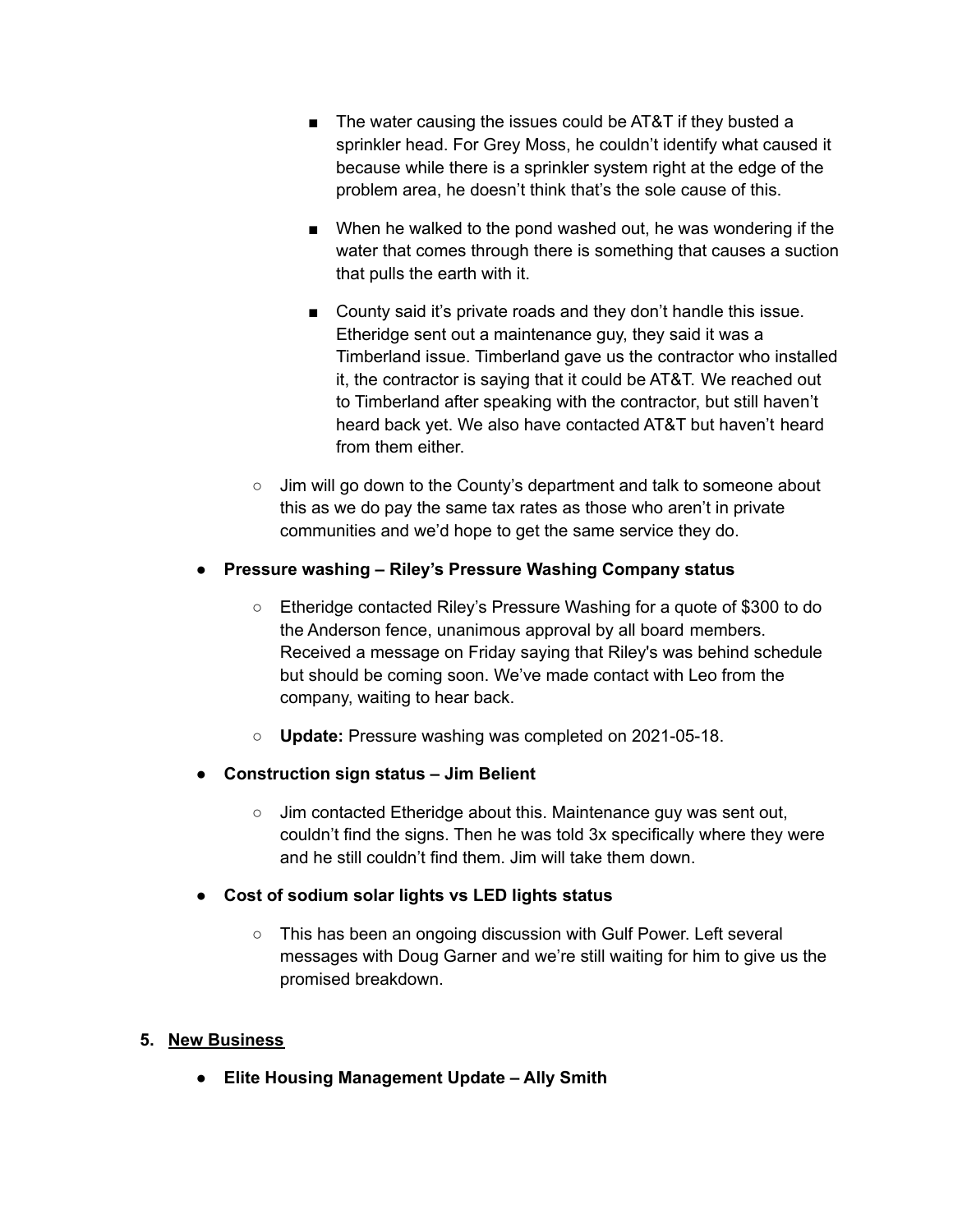- Got information from Ally Smith at Elite Housing Management, sent to the board. Contacted Smith back requesting that she come to the meeting, but she missed it so she should be coming next month instead. She'll talk to us about their company and answer our questions.
- **● Total Cost for each year/EPM Accountant**
	- **○ To be discussed next month, due to Jen having to leave the meeting early.**
- **● April Financials**
	- **○ To be discussed next month, due to Jen having to leave the meeting early.**
- **● Delinquent Annual Dues**
	- **○** Delinquent dues are now at a little over \$3k. Etheridge sent out the letters in March, a few are still with the attorney, one is still showing up as a home owner despite having sold their house, but we'll talk about all this more next month with Jen.

#### **6. ARC Requests**

#### ○ **Panchenko - 9296 Iron Gate**

- i. Additional solar light installation from AKE Solar. Location Back of House, right side (1) ; Left Side of house looking from the top of the house
- ii. **Vote:** All approved.

### ○ **Colclasure - 5576 Heatherton**

- i. Gutters are being added to the house to stop the foundation from wearing away and to stop damage to the concrete of the front sidewalk and back patio. Gutters - Clay in color to match the trim. 236' Total square feet, 6 feet, 4 spouts, 2 story house.
- ii. **Vote:** all approved.

### ○ **Reed - 6241 Brighton Lane**

- i. 22.05 KW PV Solar Installation Roof Mounted. Covers the back of the house from right to left.
- ii. **Vote:** All approved.

### ○ **McCluskey - 6193 Brighton Lane**

i. 15' 5' Wide by 12' 8' deep out from the screened in patio x 2 3/8 height. Belgard Cambridge Pavers - Color Napoli, Very close match to the brick on the house.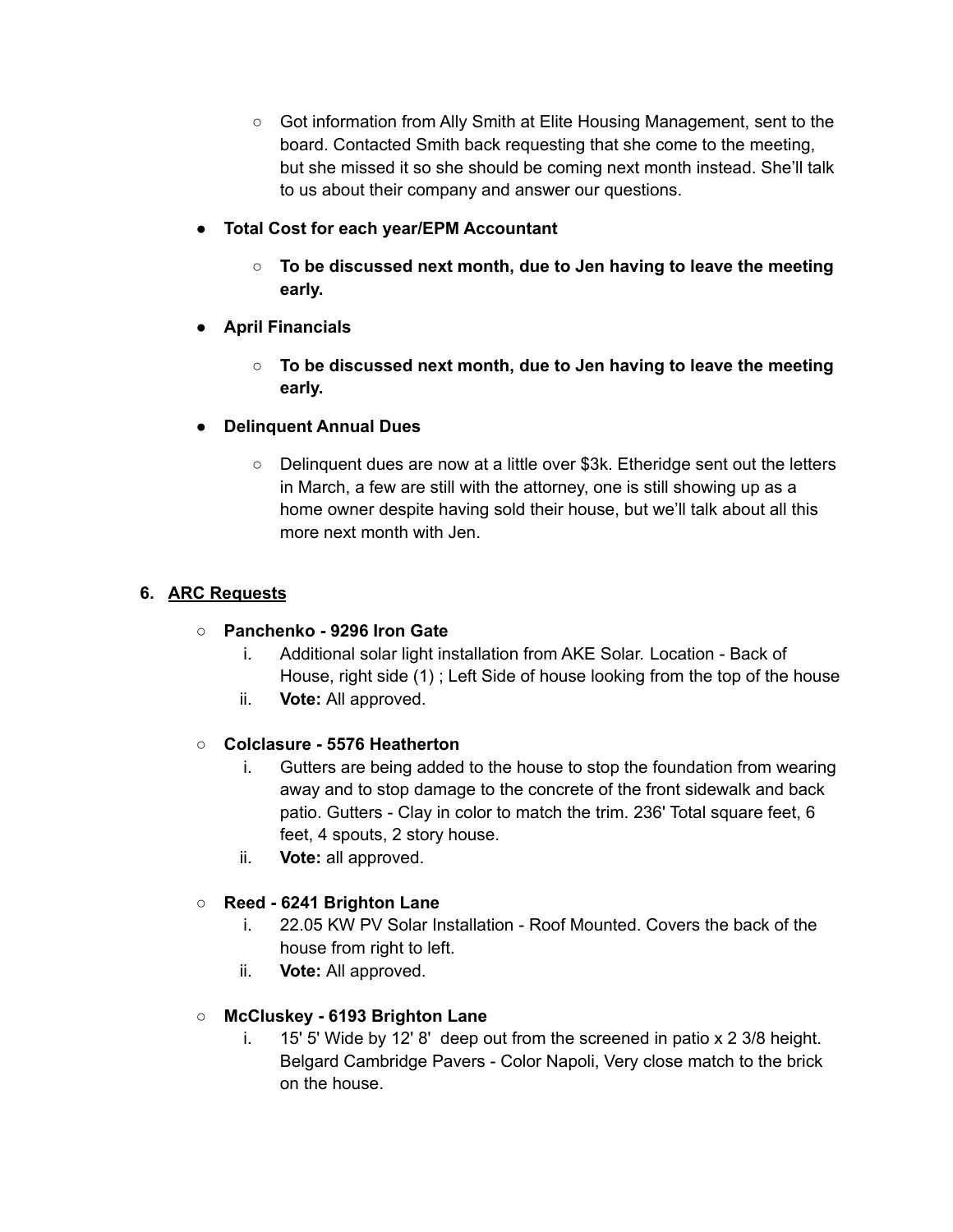ii. **Vote:** All approved.

# ○ **McCluskey - 6193 Brighton Lane**

- i. 5 pallets Centipede sod covering 2,250 Sq. Ft.
- ii. **Vote:** All approved.

# ○ **McCluskey - 6193 Brighton Lane**

- i. Connect 4 downspouts on the plat map marked correctly. Two on the back of the house and two on the left side of the house. 4'' Corrugated french drain running from the backyard to the street. Back yard and yard on the left side of the house holds water because they were not properly grated when the home was built.
- ii. **Vote:** All approved.

# ○ **McCluskey - 6193 Brighton Lane**

- i. Right and left sides of the gate were built. Damage due to Hurricane Sally. Right side of the fence was rebuilt.
- ii. **Stipulation:** Must be contractor grade construction new standard 6' wood privacy fence with () - 12 foot gate and () - 4 foot gate. Your request did not include any choice of stain or decorative details therefore, none were approved. The style of fence was also not designated. You may install either a board on board, shadow box or solid board style fence. All exterior hardware must be in good taste and neutral tones.
- iii. **Vote:** All approved.

# ○ **Turner - 6157 Broadfield Ct**

- i. 305 total square Feet of 6 Feet Gutters around the house. 8 downspouts, color - Wicker - match trim of house. 3 downspouts on right side, 3 on left side, 2 on the back.
- ii. **Vote:** All approved.

# ○ **Burton - 125 Broadfield Ct**

- i. Add a Storm Door to the front of the house. Almond Trim Matches house. 36 x 80 inch 3000 series Sandtone Door. (Aluminum)
- ii. **Vote:** All approved.

### ○ **Maloney - 5751 Heatherton Rd**

- i. Removal of Trees due to damage from Hurricane Sally. Tree's were showing signs of disease. He was taking precautions to prevent damage to his pool, fence and neighboring property.
- ii. **Vote:** All approved.
- **Davis - 9281 Iron Gate**